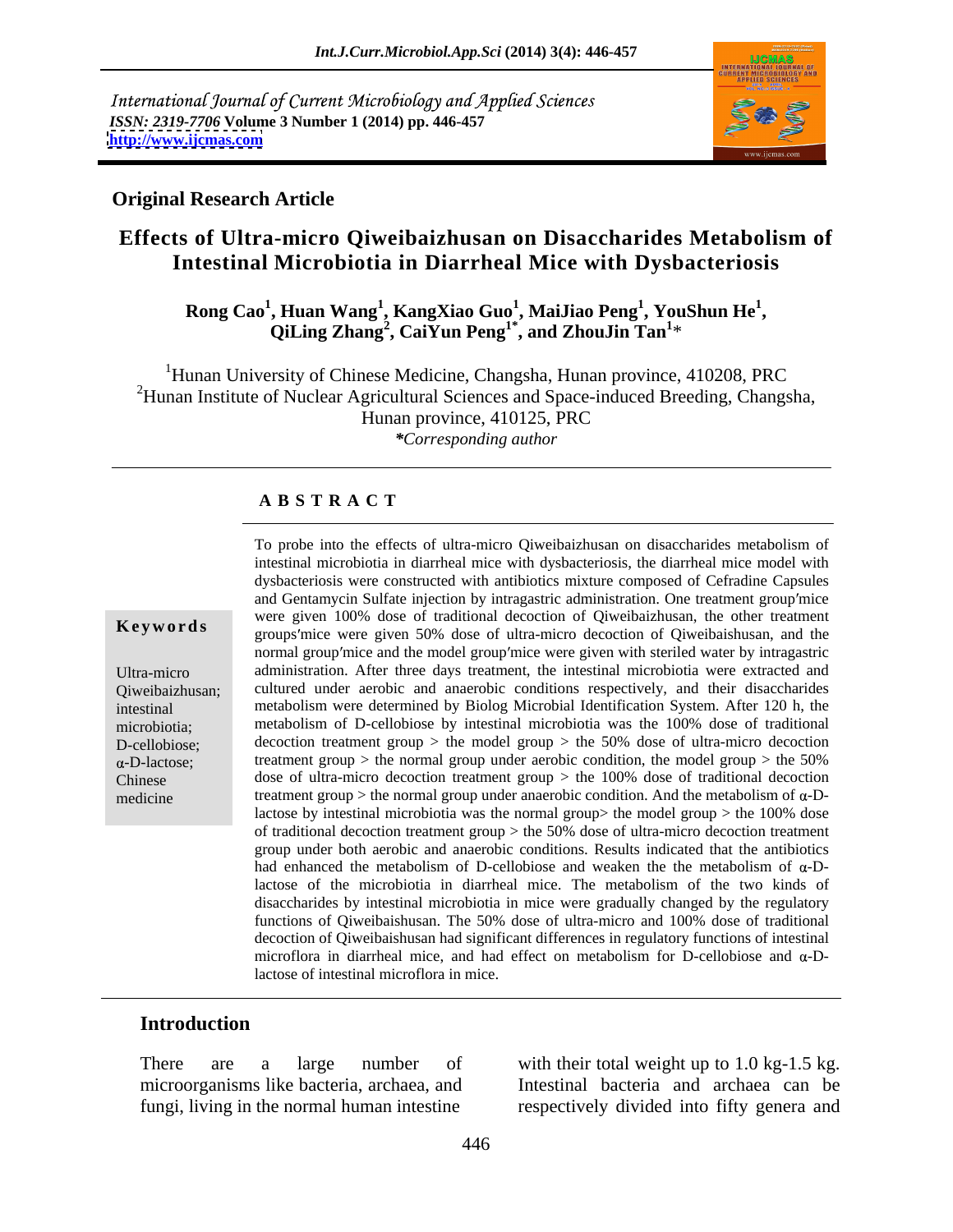intestinal flora are affected directly or objectives. Microorganisms' specific permanent planting, and so on. The hosts et al., 2007; Bo Zhongzhong et al., 2009). affect intestinal flora, and intestinal

Cellobiose can be oxidized to lactone by cellobiose dehydrogenase (CDH). CDH is metabolism will be probed into and its a kind of flavohemoglobin, and this enzyme was compounded by some filamentous fungi which can degrade lignocellulose. CDH is able to reduce multiple substances by using cytochrome C,  $Fe^{3+}$ , O<sub>2</sub>, and so on as electron acceptor **Animals** of cellobiose. Compared with other electron acceptors, CDH's speed of 24 cleaning grade Kunming mice, half reducing  $O_2$  is rather slow, so it is always male and half female, body mass  $20\pm 2$  g, called dehydrogenase (Fang Jing, Gao provided by Shanghai Slaccas Laboratory Peiji, 2000; Peng Haizhen, Ren Lihong, Animal Co., LTD/ Chinese Academy of 2011). Lactose can't be fully used until it Sciences. Shanghai Laboratory Animal is hydrolyzed to glucose and galactose by lactase. Once the lactase is low content, poor activity and lacked, the lactose can **Medicine** not be hydrolyzed and it will be fermented by intestinal bacteria to produce a large Ultra-micro Qiweibaizhusan: ginseng amount of gas. At the same time, the osmotic pressure of enteric cavity will go (Yunnan Province) 6 g, white poria up and obstruct its absorption of water to (Yunnan Province) 10 g, roasted abdominal distension and diarrhea. atractylodes macrocephala koidz (Zhejiang Antibiotic associated diarrhea is one of Province) 10 g, agastache leaf diarrhea related to lactase which has large (Guangdong province) 10 g, the root of number of reports at present. Antibiotic kudzu vine (Hunan Province) 10 g, associated diarrhea was caused because of liquorice (Inner Mongolia Province) 3 g. declining of the fast regeneration of All were purchased from the First intestinal mucosa and lactase activity by Affiliated Hospital of Hunan University of antibiotics. Biolog Microorganism Chinese Medicine. Weighing appropriate Automatic Analysis System mainly medicine according to the above ratio,

hundreds of species. All of these microorganisms' utilization rate of carbon microorganisms and intestinal source. It can reflect the activity of environment jointly construct a balanced corresponding key enzyme by measuring system (Backhed et al., 2005; Eckburg et microorganisms' capacity to single carbon al., 2005). The physiological features of source in the metabolic pathways of indirectly by lots of factors such as metabolic capability can be intuitively growth, reproduction, metabolism, showed (Cheng Chi et al., 2006; Hu Guilin microbiotia are closely linked with hosts metabolism ability of intestinal microflora nutrition, immunity, and metabolism in by using Biolog analysis method under turn (Round and Mazmanian, 2009). aerobic and anaerobic conditions, the objectives. Microorganisms' specific et al., 2007; Bo Zhongzhong et al., 2009). To understand the specific carbon source regulation functions of ultra-micro Qiweibaizhusan on the intestinal microbial therapeutic mechanism will be elucidate .

# **Materials and Methods**

**Animals** 24 cleaning grade Kunming mice, half Animal Co., LTD/ Chinese Academy of Sciences, Shanghai Laboratory Animal Center.

## **Medicine**

conducts analysis in accordance with adding cold water over the medicine level,Ultra-micro Qiweibaizhusan: ginseng (Shanxi Province) 6 g, elecampane (Yunnan Province) 10 g, roasted Province) 10 g, agastache leaf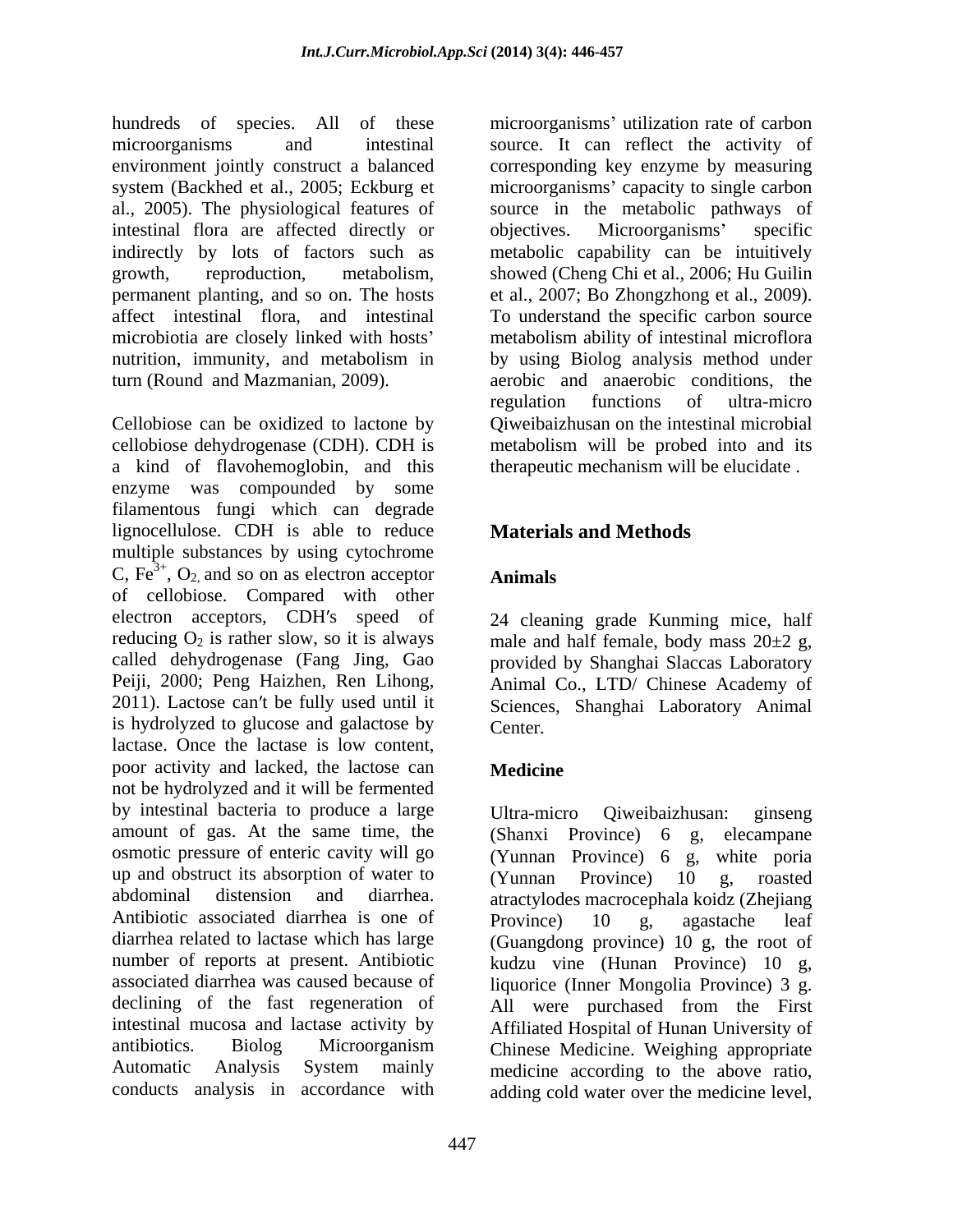and decocting the medicine for twice after **Forage** half an hour of steeping with big fire until<br>it boils and then with soft fire. The it boils and then with soft fire. The Provided by Animal Experiment Center of decoction time should not be too long for each time, usually 15-20 minutes. The two times liquid medicine should be mixed to **Methods** make 100% dose of traditional decoction of Qiweibaizhusan and kept in 4 refrigerator.

Ultra-micro medicine was made by smashing the single Chinese herb into traditional Qiweibaizhusan treatment ultra-micro powder, and weighing group, and 50% dose of ultra-micro appropriate ultra-micro powder according to the above ratio, adding appropriate boiled water to brew and stir, getting the supernate by low speed centrifugation after cooling, making ultra-micro medicinal slices and decoction of 50% dose, and keeping them in  $4^{\circ}\text{C}$  Modeling method refrigerator.

Biolog microorganism automatic analyzer workstation (model: BAETRON-1), while will use a day. bechtop (model: SW-CJ-1B), workplace:<br>
Show that is the probability of **Medication** and dose Guangdong Ecological Environment and Soil Quality Institute, Guangdong Environmental Sciences and Technology

Pharmaceutical co., LTD of CSPC, Batch<br>
Number: 101005) gentamic in sulphate  $g/(kg \cdot d)$  for 50% dose of ultra-micro Number: 101005), gentamicin sulphate injection (Shandong Cisen Pharmaceutical Co., Ltd, Batch Number: 100928353). Mixed antibiotics liquor of  $62.5 \text{ g/L}$ concentration with stroke-physiological saline solution, and kept in  $4^{\circ}\text{C}$  and they were executed by cervical

### **Forage**

Hunan University of Chinese Medicine.

## **Methods**

### **Grouping the animals**

After 2 days of adaptive feeding, 24 mice were divided into four groups namely normal group, model group, 100% dose of traditional Qiweibaizhusan treatment group, and 50% dose of ultra-micro Qiweibaizhusan treatment group. There were 4 groups in total with three males and three females in each group. All of the mice were fed in separate cages.

# **Modeling method**

**Instruments**  received a gavage of 0.4 mL sterile water (model:  $E1\times808BLG$ ), anaerobic  $E1\times808BLG$ ), anaerobic  $E1\times808BLG$ (Zeng Ao, et al., 2012) Normal group for each mouse a time, other groups were given 0.4 mL mixed antibiotics liquor for each mouse a time. It continued for 5 days with twice a day.

## **Medication and dose**

Public Laboratory.<br>
3 days, normal group and model group **Reagents Reagents were** dosed according to mice's clinical Cefradine Capsules (produced by Ouyi the 100% dose of traditional After the success of modeling, intragastric administration was applied twice a day for were given sterile water, and other groups equivalent dosage namely 0.16 g/(kg·d) for the 100% dose of traditional Qiweibaizhusan treatment group, and 0.08 g/(kg·d) for 50% dose of ultra-micro Qiweibaizhusan treatment group.

## **Extracting intestinal contents from mice**

refrigerator. dislocation, made aseptic collection ofPut the mice on bechtop immediately after they were executed by cervical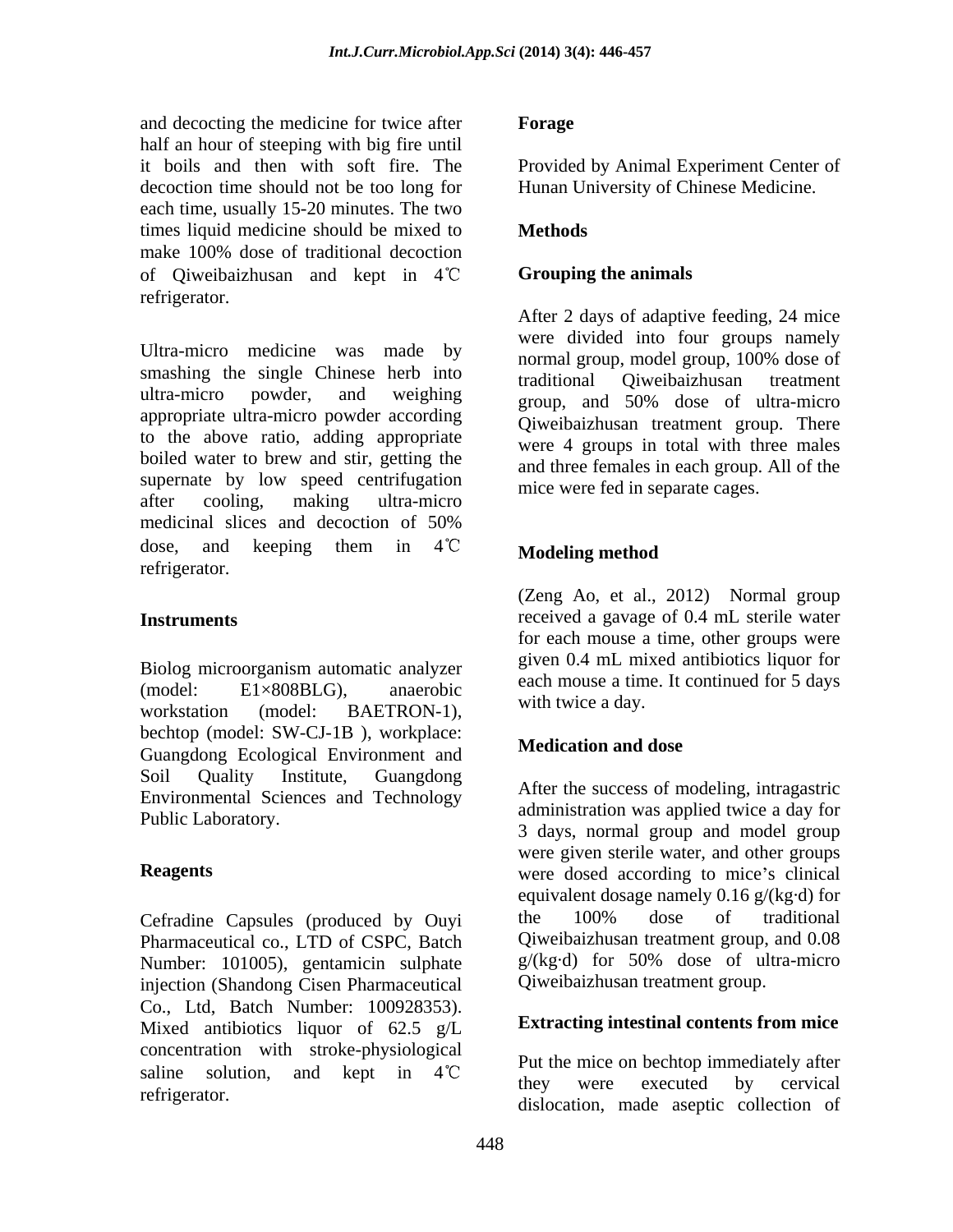contents between jejunum and ileum of each group, mixed up the samples in a aseptic bag full of ice, took it back to Mice enteric microorganism's metabolism laboratory immediately and kept it under - condition of carbon sources could be

**Biolog-Eco analysis** follows:<br>This research adopted the Biolog-Eco of  $A = \sum (C_i - R)/3$ 31 kinds of carbon sources to analyze the diversity of enteric microorganism In the formula C refers to the carbon metabolism. The number of carbon source was the same as the references (An values under 590 nm and 750 nm. R Shaoshan et al., 2011). Weighed 5 g intestinal canal content under aseptic condition, put it into a sterilized triangular flask with 45 mL 0.85% NaCl liquor and T<sub>Ised</sub> Microsoft Excel 2003 to calculate glass beads, removed the food residue after shaking table vibration for 30 min and 500 r/min centrifugation for 3 min, got 5 mL supernate into 5 sterilized EP tubes, discarded the supernate after 10000 r/min repetition. centrifugation for 20 min, and kept the sediment. Added 1 mL  $0.85\%$  NaCl sterile  $R_{\text{results}}$  and Discussion sediment. Added 1 mL 0.85% NaCl sterile<br>water into each EP tube, collected the<br>settle the sediment in a sterilized triangular flask with 45 mL 0.85% NaCl liquor and glass beads after vortex shaking, acquired the microorganisms extracting solution of intestinal canal contents after vibration for 10 min, diluted it to the rate of 1:1000, and

Used 8-channel sample injector to add 1:1000 dilute bacterial liquid onto the 150 µL. Each sample was inoculated two turned from achromatic oxidized form to aerobic incubator separately, and used absorbance value. The larger the Biolog reading system to read the data at 4h, 12h, 24h, 48h, 60h, 72h, 96h, and 120h of culture. The specific could be referred to Classen's methods (Classen et al., 2003;

### **Statistic analysis**

 $20^{\circ}$ C. Mice enteric microorganism's metabolism A, and the computational formula was as follows:

> $A = \sum (C_i - R)/3$  $R)/3$

In the formula,  $C_i$  refers to the carbon source holes' difference of absorbance values under 590 nm and 750 nm, R means the A1's absorbance value of Eco plate (Grove et al., 2004).

Used Microsoft Excel 2003 to calculate the data and map, DPS v7.05 to conduct T test, and SPSS19.0 software to conduct principal component analysis. All of the data were the average value of 3 times repetition.

# **Results and Discussion**

### **Effects of ultra-micro Qiweibaizhusan on D-cellobiose metabolism by intestinal microorganisms in mice**

used it for Biolog analysis.<br>the microorganisms fermented carbon Biolog - Eco culture plate with each hole Triphenyl Tetrazolium Chloride) was plates. Put the inoculated culture plates violet reduced form. Reading system into 37  $\degree$ C anaerobic incubator and 37 $\degree$ C controlled by computers was used to read Liu Feng et al., 2007) . to lactone by cellobiose dehydrogenase Intestinal microorganisms were inoculated in BIOLOG-ECO plate to culture. When sources to breath, a series of redox reactions and electrons were generated. And TTC (Tetrazolium Violet, 2, 3, 5 turned from achromatic oxidized form to absorbance value. The larger the absorbance value was, the more the usage of carbon sources was. D-cellobiose is the hydrolysate of cellulose and also cellulose basic structural unit which can be oxidated (CDH). Under aerobic culture condition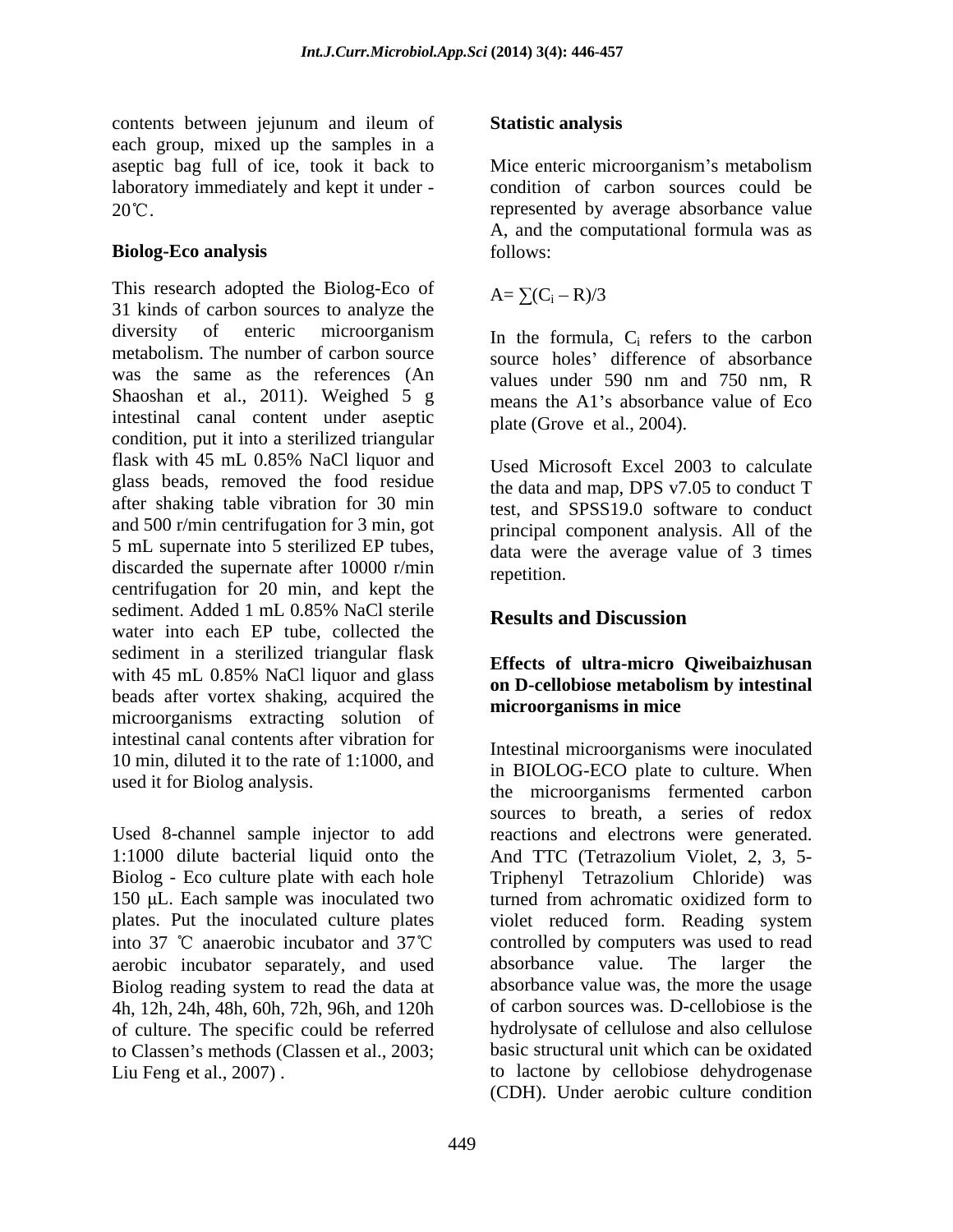(Figure 1A), D-cellobiose used by enteric regulating function of Qiweibaizhusan. It microorganisms in each group increased might be caused by different usage rapidly especially in the 100% dose of traditional decoction treatment group since the culture was 12 h. During being metabolism in enteric microorganism, cultured, enteric microorganisms in the which needs further research. In addition, 100% dose of traditional decoction ultra-micro Qiweibaizhusan is rich in treatment group used the most D- cellulose which can produce cellobiose cellobiose. On the contrary, normal group through hydrolysis and be oxidated to was the least all the way. Till 36 h , the lactone by cellobiose dehydrogenase. It usage of D-cellobiose in model group might cause the usage of cellobiose by began to surpass that in the 50% dose of ultra-micro decoction treatment group. The relationship of each group's usage of **Effects of ultra-micro Qiweibaizhusan** D-cellobiose from the most to the least is  $\theta$  on  $\alpha$  - D- lactose metabolism by as follows: The 100% dose of traditional **intestinal microorganisms in mice** decoction treatment group>model group>the 50% dose of ultra-micro Lactose couldn t be absorbed directly in decoction treatment group>normal group. small intestine by human body until it was It sustained till the end of 120 h. Under digested by small intestine's lactase. $\alpha$ anaerobic culture condition (Figure 1B), Galactosidase (EC 3.2.1.22) was also D-cellobiose used by enteric called melibiase which could hydrolysis  $\alpha$ microorganisms in each group increased rapidly especially in the normal group. It and yeast can all synthesized continued till culturing 96 h and then galactosidase. The figure 2A showed that began to stabilize. After being cultured  $72$  enteric microorganisms increased to use  $\alpha$ h, enteric microorganisms reduced the D- lactose rapidly in each group under usage of D-cellobiose in model group and aerobic condition since the beginning 100% dose of traditional decoction culture. The usage of  $\alpha$ -D- lactose slowed treatment group rapidly. After being down until the 36 h. And the usage cultured 96 h, enteric microorganisms capability of  $\alpha$ -D-lactose in normal group started the usage of D-cellobiose in each was the strongest and that in 50% dose of group to stabilize. The relationship from ultra-micro decoction treatment group was the most to the least was as follows: model the weakest. After 96 h, the metabolic group $>50\%$  dose of ultra-micro decoction capability of  $\alpha$ -D- lactose in 50% dose of treatment group>100% dose of traditional ultra-micro decoction treatment group was decoction treatment group >normal group. weakened rapidly. The figure 2B also Figure 1 showed that the usage of D- showed that enteric microorganisms cellobiose in normal group was the least, increased to use  $\alpha$ -D- lactose rapidly in while the relationship of other groups was normal group after 24 h under anaerobic different under aerobic condition and condition, and weakened after 72 h. anaerobic condition. It might be connected Enteric microorganisms strengthened use

situations of aerobic bacteria and anaerobic bacteria for D-cellobiose enteric microorganisms.

# **on - D- lactose metabolism by intestinal microorganisms in mice**

with the influence of antibiotic and the  $\sigma$  of  $\alpha$ -D-lactose rapidly in the 100% dose called melibiase which could hydrolysis  $\alpha$ -galactoside. Bacteria, fungi, actinomycetes and yeast can all synthesized was the strongest and that in 50% dose of ultra-micro decoction treatment group was capability of  $\alpha$ -D- lactose in 50% dose of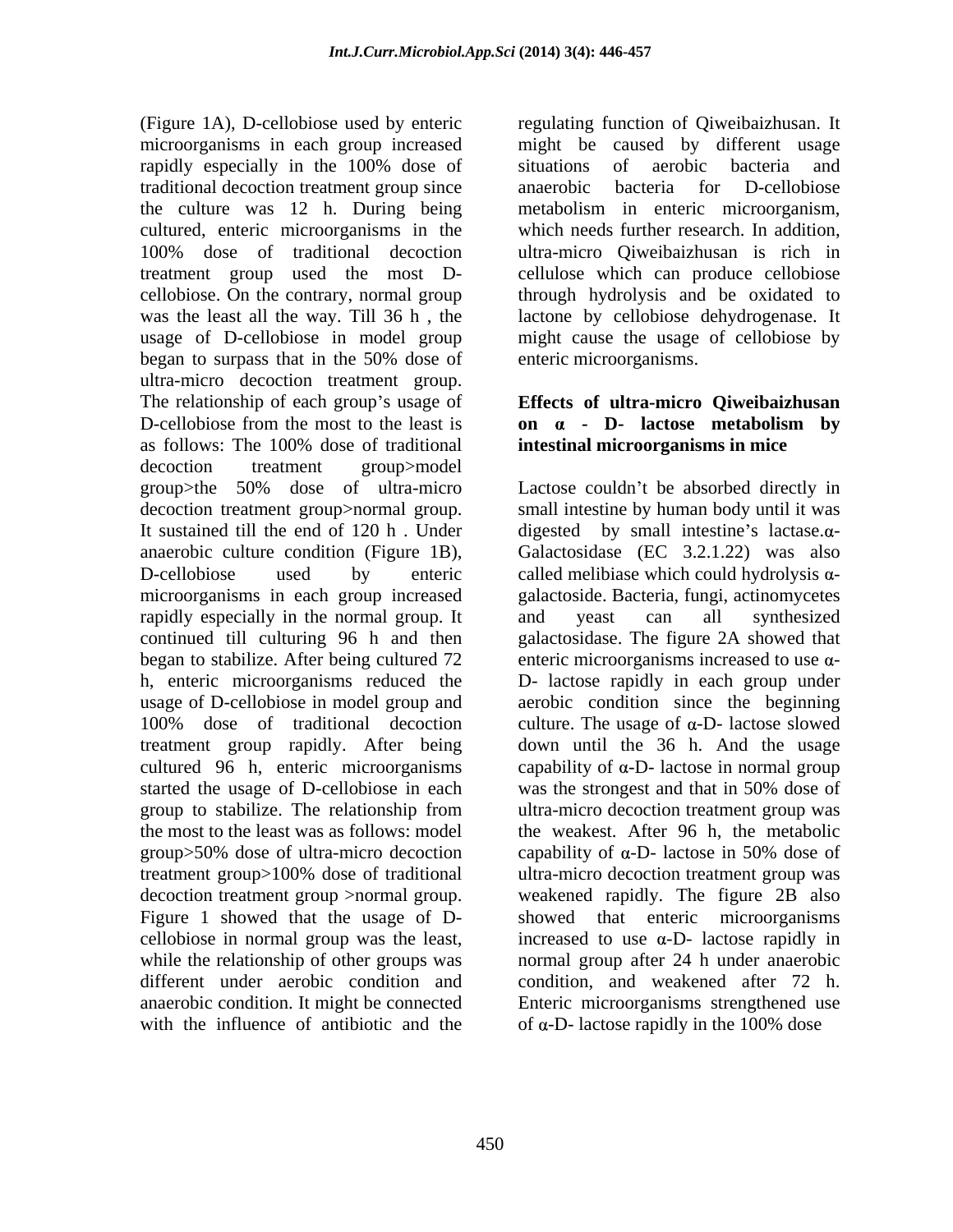

**Figure.1** Effects of ultra-micro Qiweibaizhusan on D- cellobiose metabolism by intestinal microorganisms in mice under aerobic condition (A) and under anaerobic condition (B)

 **A**



**B**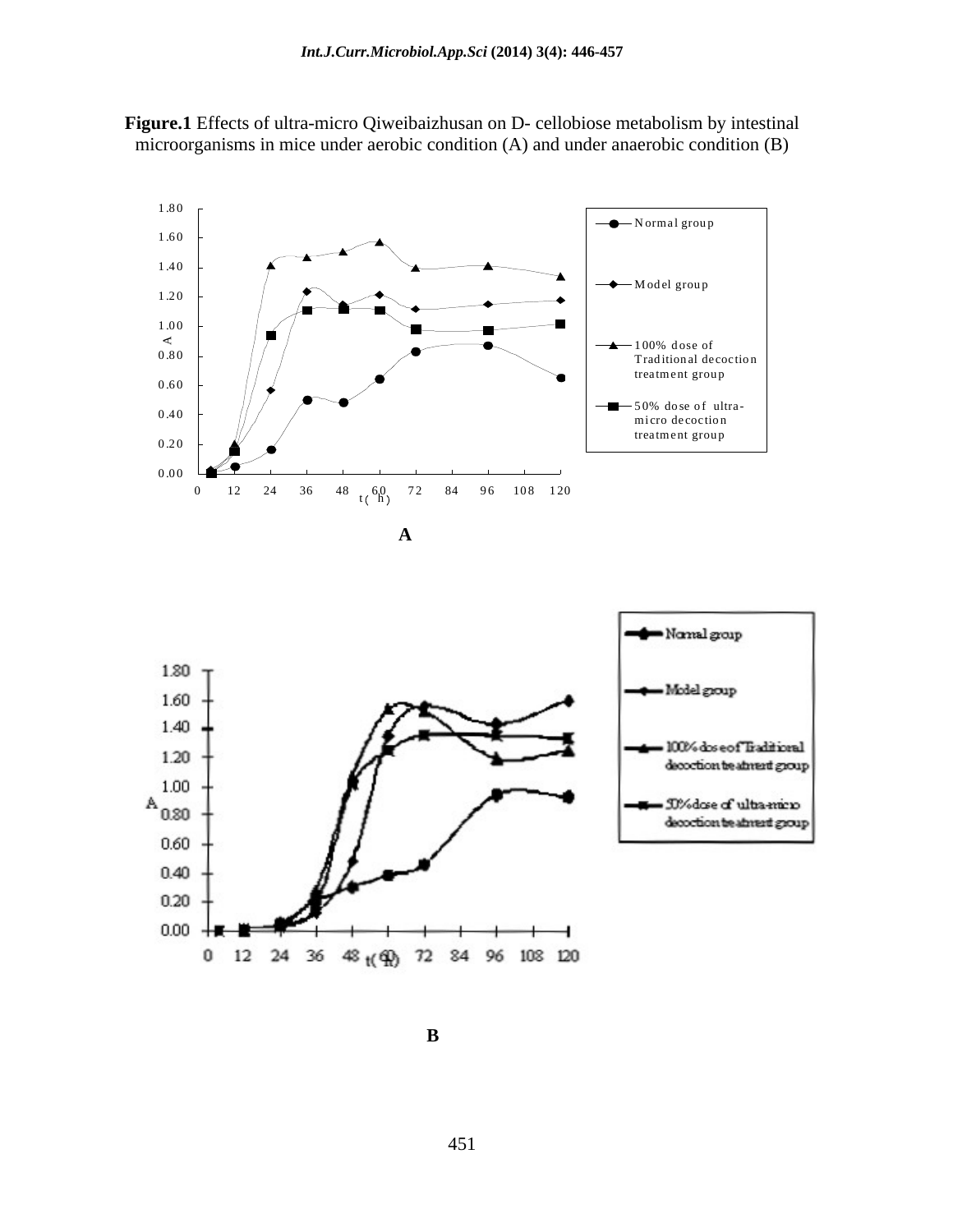Figure.2 Effects of ultra-micro Qiweibaizhusan on a-D- lactose metabolism by intestinal microorganisms in mice under aerobic condition (A) and under anaerobic condition (B)





**B**

452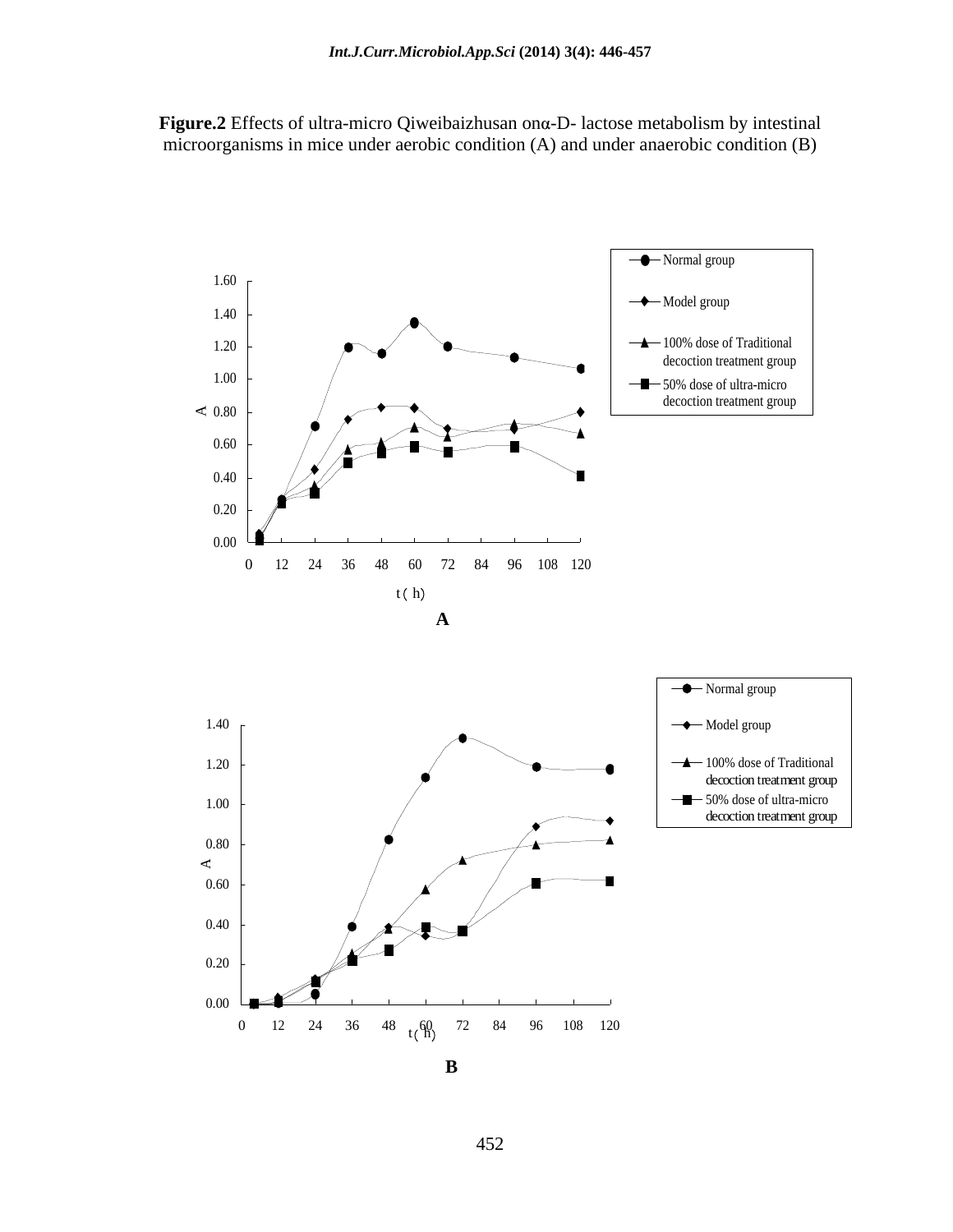| Culture              |                              | Carbon source       | Factor Load Matrix |             |
|----------------------|------------------------------|---------------------|--------------------|-------------|
| mode                 | Group                        |                     | Component 1        | Component 2 |
| Aerobic<br>culture   | Normal group                 | D-cellobiose        | 0.994              | 0.107       |
|                      |                              | $\alpha$ -D lactose | 0.997              | $-0.083$    |
|                      | Model group                  | D-cellobiose        | 0.179              | 0.984       |
|                      |                              | $\alpha$ -D lactos  | $-0.677$           | 0.736       |
|                      | Traditional decoction        | D-cellobiose        | 0.034              | $-0.068$    |
|                      | treatment group              | $\alpha$ -D lactose | 0.049              | $-0.003$    |
|                      | 50% ultra-micro              | D-cellobiose        | 0.313              | $-0.950$    |
|                      | decoction treatment          | $\alpha$ -D lactose | $-0.874$           | $-0.486$    |
|                      | group                        |                     |                    |             |
| Anaerobic<br>culture | Normal group                 | D-cellobiose        | $-0.738$           | 0.675       |
|                      |                              | $\alpha$ -D lactose | $-0.971$           | $-0.241$    |
|                      | Model group                  | D-cellobiose        | 1.000              | $-0.007$    |
|                      |                              | $\alpha$ -D lactose | 0.997              | 0.080       |
|                      | <b>Traditional decoction</b> | D-cellobiose        | 0.067              | 0.998       |
|                      | treatment group              | $\alpha$ -D lactose | 0.405              | 0.914       |
|                      | 50% ultra-micro              | D-cellobiose        | 0.810              | 0.587       |
|                      | decoction treatment          |                     |                    |             |
|                      | group                        |                     |                    |             |

**Table.1** PCA Factor Loading Matrix of D-cellobiose and  $\alpha$ -D-lactose

of traditional decoction treatment group that in all treatment groups, which might since 12 h, and started to stabilize from 72 be connected with ultra-micro h to the end of 120 h. After 96 h, the Qiweibaizhusan's recovery effect on usage of  $\alpha$ -D- lactose in each group tend toward stability until the end of culture. The effects of 50% dose of ultra-micro The relationship was normal group>model decoction Qiweibaizhusan on intestinal group>100% dose of traditional decoction mucosa of mice with dysbacteriosis treatment group >50% dose of ultra-micro decoction treatment group. Under aerobic does of traditional decoction condition and anaerobic condition, Qiweibaizhusan (Zhang Hualing, et al., metabolism capacity of enteric 2013). Therefore, it was able to minish and  $microorganisms'$  for  $\alpha$ -D- lactose in to eliminate intestinal epithelial cells' normal group was the strongest and that in influence on lactase activity, causing 50% dose of ultra-micro decoction treatment group was the weakest. It turned out that antibiotic molding weakened mice compared with model group, the enteric microorganisms' metabolic utilization capacity of  $\alpha$ -D- lactose in capability of  $\alpha$ -D- lactose, which might be in relationship with antibiotic influences 50% dose of ultra-micro decoction on intestinal lactase's epithelial cells Qiweibaizhusan was weaker than 100% desquamation and enteric microorganisms. does of traditional decoction After 120 h, metabolic capability of  $\alpha$ -Dlactose in model group was stronger than

enteric microorganisms' decreasing synthesis and secretion of lactase. Compared with model group, the treatment groups was weaker. In addition, 50% dose of ultra-micro decoction Qiweibaizhusan was weaker than 100% does of traditional decoction Qiweibaizhusan.

intestinal epithelial cells. It showed that

be connected with ultra-micro

does of traditional decoction

the effects of 50% dose of ultra-micro

diarrhea were better than that of 100%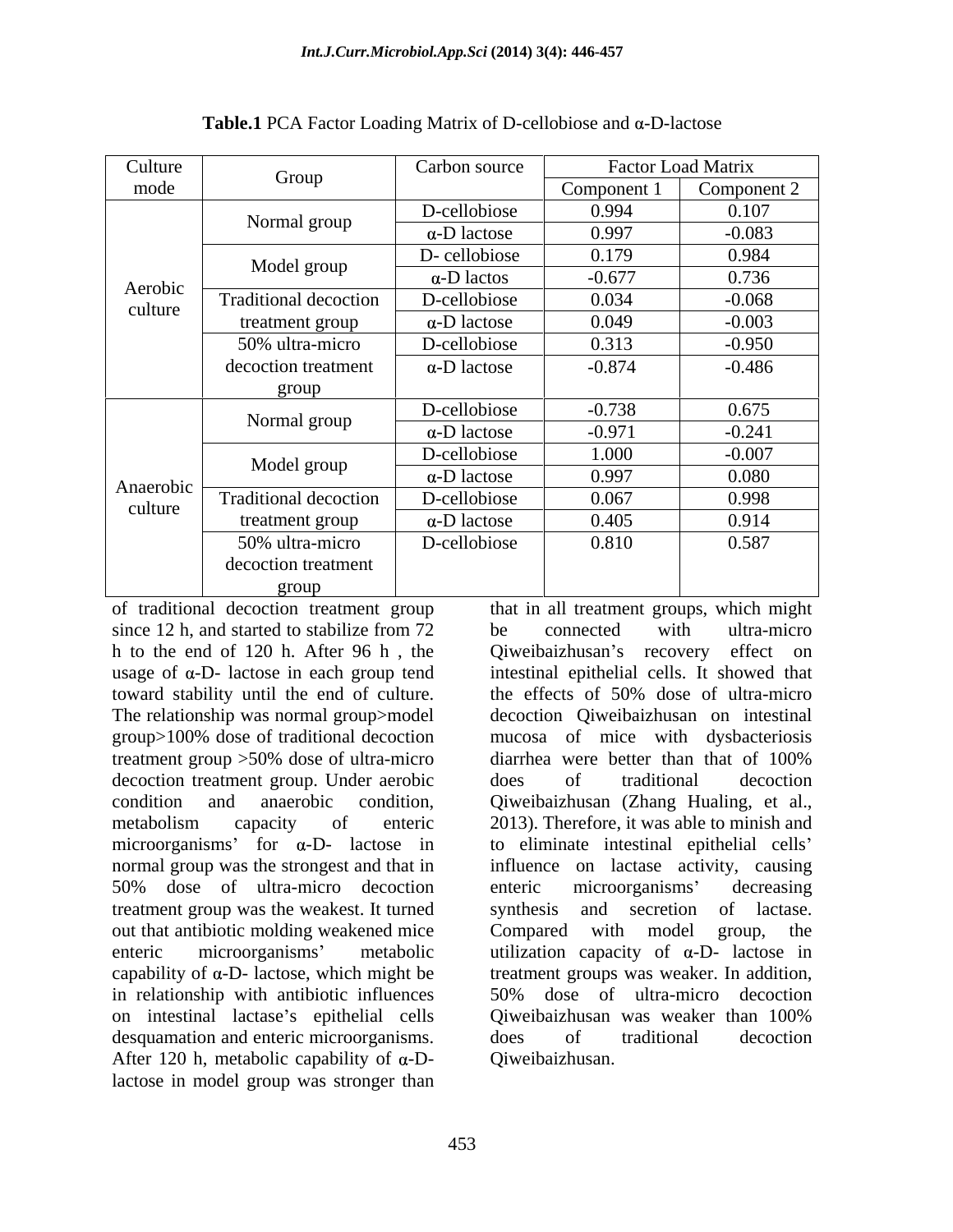# **PCA factor loading matrix of D cellobiose and -D-lactose on Biolog Eco**

PCA factor loading could reflect the absolute value was, the bigger the Table 1 showed that under aerobic differences. In model group, 100% dose of contributed more to principal component 50% dose of ultra-micro decoction principal components. Under anaerobic condition, D-cellobiose in model group 50% dose of ultra-micro decoction traditional decoction treatment group treatment group (Tan Zhoujin, et al., group contributed little to both principal their regulatory effects on enteric components. Enteric microorganisms in the same group had obvious utilization variance of D-cellobiose under various Normally, intestinal microflora formed a conditions. Under aerobic condition,  $\alpha$ -D- relatively stable and interacting microlactose in normal group contributed more ecosystem which was of great significance to principal component 1, while  $\alpha$ -Dlactose in model group, 100% dose of intestinal mucosal barrier integrity, traditional decoction treatment group and 50% dose of ultra-micro decoction resistance microbes, and regulating human treatment group contributed little to both body's immunologic function (Zang principal components. It indicated that Jingyuan, Zhang Renhua, 2012). antibiotic modeling affected enteric Application of a large amount of broad microorganisms' metabolism capacity of D-lactose in normal group, model group, and 50% dose of ultra-micro decoction treatment group contributed more to pathogenic bacteria and conditioned

**plates** principal component 2. It indicated that carbon metabolism differences of enteric microorganism in each group under situation of  $\alpha$ -D-lactose in normal group different conditions. The higher the was comparatively consistent under both influence of the carbon source would be. that in other groups were obvious condition, D-cellobiose in normal group traditional decoction treatment group, and 1, while D-cellobiose in model group and treatment group,  $\alpha$ -D-lactose's rate of 50% dose of ultra-micro decoction contribution to two principal components treatment group contributed more to under anaerobic condition was higher than principal component 2. D-cellobiose in that under aerobic condition. It showed 100% dose of traditional decoction treatment group contributed little to both capability of  $\alpha$ -D-lactose was stronger contributed more to principal component treatment group was equivalent to that of 1, while D-cellobiose in 100% dose of contributed more to principal component  $2012$ ). However, D-cellobiose and  $\alpha$ -D-2. D-cellobiose in normal group and 50% dose of ultra-micro decoction treatment differently to principal components, so in 100% dose of traditional decoction treatment group contributed more to ultra-micro Qiweibaizhusan improved enteric microorganisms to use  $\alpha$ -D-lactose. Enteric microorganisms' utilization aerobic and anaerobic conditions, while differences. In model group, 100% dose of 50% dose of ultra-micro decoction that anaerobic bacteria's metabolic than aerobic bacteria. The treatment of 50% dose of ultra-micro decoction 100% dose of traditional decoction treatment group (Tan Zhoujin, lactose in the two groups contributed their regulatory effects on enteric microorganisms were different.

 $-D$ -lactose. Under anaerobic condition,  $\alpha$ - majority of sensitive microbes in intestinal principal component 1, while  $\alpha$ -D-lactose  $\qquad$  pathogen to invade, and bringing about to keeping intestinal function, maintaining intestinal mucosal barrier integrity, permanent planting of antagonism Jingyuan, Zhang Renhua, 2012). spectrum antibiotic would restrain the vast canal, breaking the normal microflora balance of intestinal canal, causing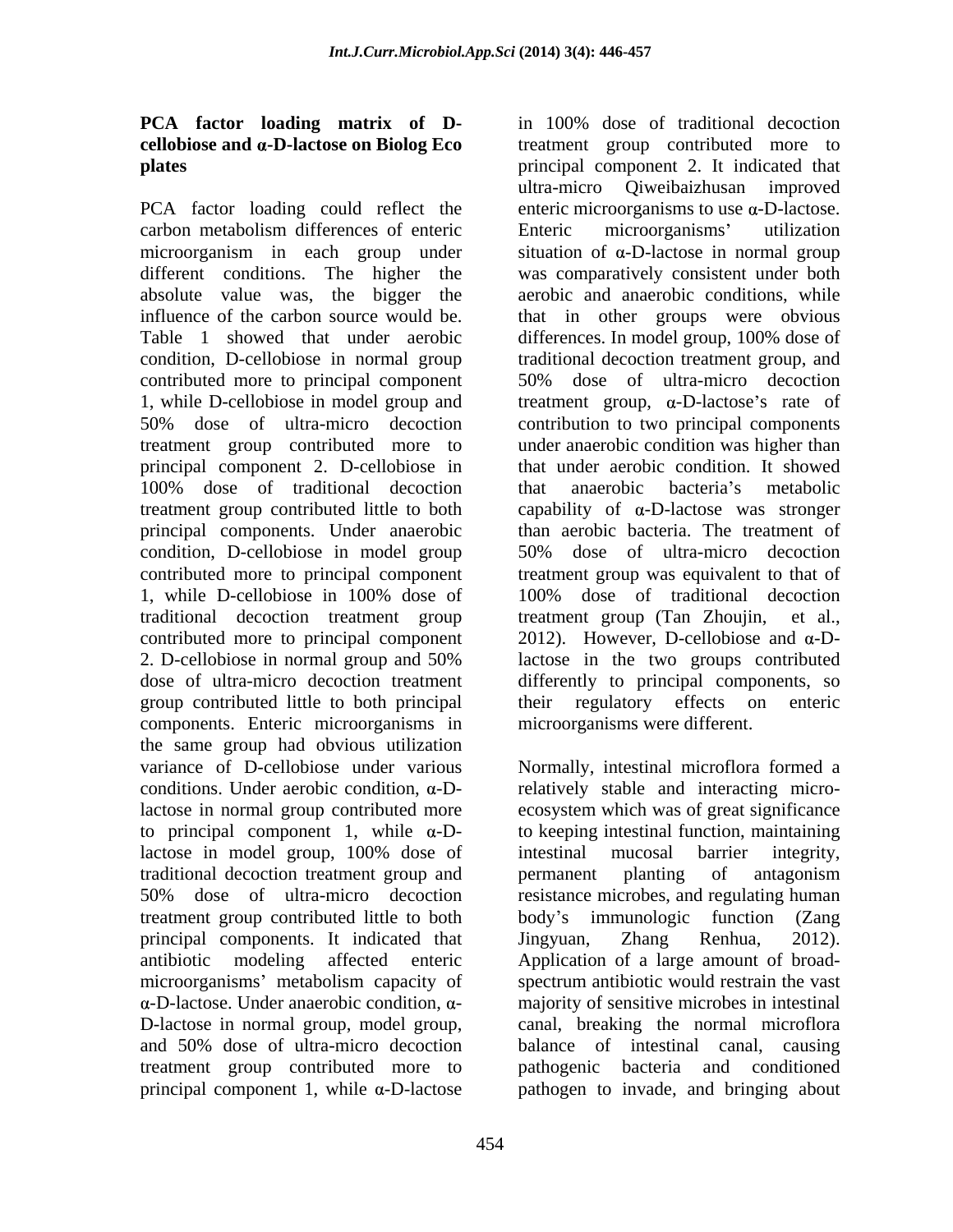immunity decline of intestinal canal and decoction and traditional decoction had digestive dysfunction. Enteric different dissolution conditions, complex microorganisms were the main completers regulatory effects on microorganisms, and of various digestions in intestinal canal, apparent different abilities of regulating and all kinds of enzymes produced by and controlling aerobic bacteria and enteric microorganisms played a vital role. anaerobic bacteria. It caused discrepancy Microorganism would generate various of enteric microorganisms' usage of Dkinds of enzymes in the vegetation process such as cellulase, amylase, protease, and groups under aerobic and anaerobic so on. In this study, enteric microorganisms' utilization capacity of Dutilization capacity of  $\alpha$ -D- lactose in and secretion of cellobiose dehydrogenase <br>Xiaoli, 2010). The other part came from

by cellobiose dehydrogenase which was found in white rot, brown rot, and soft-rot fungi containing FAD NRcRd and a heme perssad (Wang Xiguo et al., 2005). In this study, after cultured 96 h , enteric microorganisms metabolic capability of D- effect than 100% dose of traditional than 100% dose of traditional decoction than that in model group, and 50% dose of treatment group and was weaker than model group. Ultra-micro Qiweibaizhusan weaker than traditional decoction effective constituents of ultra-micro induced enzyme. When synthesizing a-

cellobiose in two decoction treatment conditions.

cellobiose in normal group was weaker Lactose couldn t be absorbed directly in than that in other groups no matter under small intestine by human body until it was aerobic or anaerobic conditions, while its digested to galactose and glucose through normal group was stronger than others. of sources. One part of lactase comes from The reason was that mice's intestinal intestinal epithelial cast-off cells which micro-ecosystem was broken after using were released after cells' disintegration antibiotic to conduct gavage, causing the and adhere to enteric cavity surface of change of its composition and microvillus. It was the constituent part of construction. It would affect the synthesis microvillus cells' brush border (Zhang and lactase, then led to metabolism change enteric microorganisms, such as bacteria, of two kinds of disaccharide. streptomyces, and yeast (Wang Min et al., D- cellobiose could be oxidated to lactone comparatively better recovery effects on cellobiose in model group under aerobic decoction, making activity of lactase condition was stronger than 50% dose of ultra-micro decoction treatment group and cast-off cells strengthened in two was weaker than 100% dose of traditional treatment groups. The lactase coming from decoction treatment group. Enteric enteric microorganisms may be with microorganisms metabolic capability of D- antagonistic effects, causing enteric cellobiose in 50% dose of ultra-micro microorganisms' metabolic capability of decoction treatment group was stronger lactose in two treatment groups weaker was full of complicated chemical treatment group. Human galactosidase components and various functions. The synthesized by microorganisms belongs to lactase. Lactase in intestines had two kinds Xiaoli, 2010). The other part came from 2003). Ultra-micro Qiweibaizhusan has intestinal mucosa construction of mice with dysbacteriosis diarrhea, and also cast-off intestinal villi situation (Zhang Hualing et al., 2013). In addition, 50% dose of ultra-micro decoction has better treatment effect than 100% dose of traditional which comes from intestinal epithelial than that in model group, and 50% dose of ultra-micro decoction treatment group weaker than traditional decoction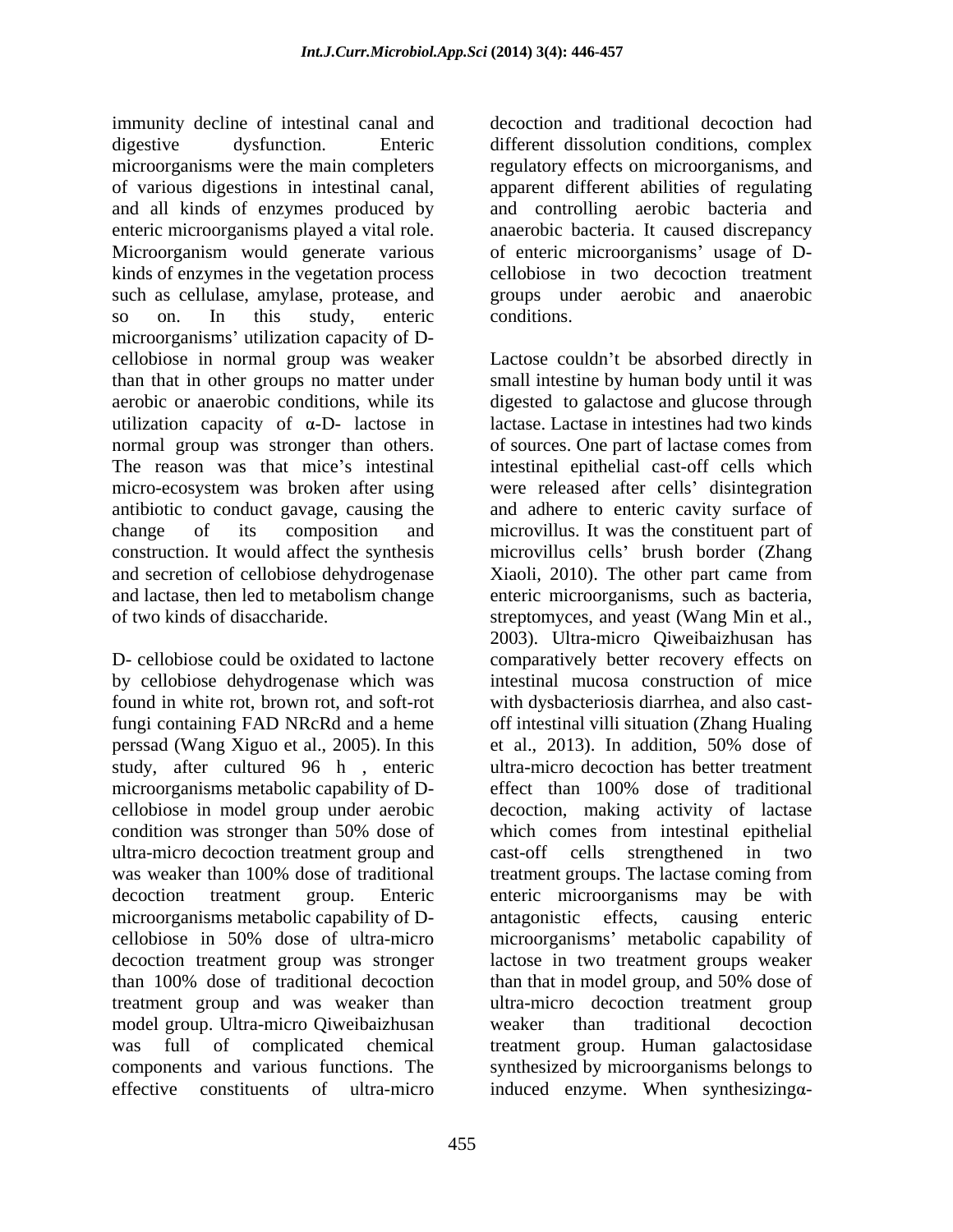galactosidase, different kinds of physiological profiles of bacteria and microorganisms may need various inductors. There are differences between temperature influences on contrasting two kinds of ultra-micro Qiweibaizhusan decoction's regulatory effects on enteric 2013). So microorganisms' capacity of Purdom E, Dethlefsen L, Sargent M, synthesizing lactase also may vary, causing enteric microorganisms' different metabolic capabilities of  $\alpha$ -D-lactose in microbial flora [J]. Science, two groups  $2005,308:1635-1638$ .

We are grateful to the financial support of the National Natural Science Foundation

- An Shaoshan, Li Guohui, Chen Liding.<br>
Eunctional diversity of typical Hu Guilin, Wang Deliang, Zhang 2011, 31 (18): 5225-5233.
- Backhed F,Ley RE, Sonnenburg making,  $2007$ ,  $34(0)$ :  $32-33$ .  $2002,29(2)$ :  $11-75$ .
- on metabolic capability of lactic acid producing strain with Biolog system, Biotechnology, 2009, 28 (3): 347-351. Water<br>
The Chi Vene Mai Li Linuis Vee Sure 28-32.
- Cheng Chi, Yang Mei, Li Jinxia, Yao Su, Hu Hairong. Researches on Biolog Fermentation Industries, 2006, 32 (5):<br>Folso and IL Mazmanian SK. The gut
- Classen AT, Boyle SI, Haskins KE, microbiota shapes intestinal immune<br>Classen AT, Boyle SI, Haskins KE, microbiota shapes intestinal immune Overby ST, Hart S. Community-level

fungi:plate type and incubation soils. FEMS Microbiology Ecology, 2003, 44 (3): 319-328.

- microorganisms (Tan Zhoujin et al., Eckburg PB, Bik EM, Bernstein CN, Purdom E, Dethlefsen L, Sargent M, Gill SR, Nelson KE, Relman DA. Diversity of the human intestinal microbial flora[J]. Science, 2005,308:1635-1638.
- Acknowledgement dehydrogenase's effects on cellulose Fang Jing, Gao Peiji. Cellobiose degradation[J]. Microbiology, 2000,27(1):15-17.
- of China (81173214). MM, Anderson WA. Assessment of **References** community in a biofilter. Biochemical Grove JA, Kautola H, Javadpour S, Young changes in the microorganism Engineering Journal, 2004, 18 (2): 111-114.
	- Functional diversity of typical have been wang Denang, Znang rhizosphere soil microorganism and **Authors** Authority Duan Kainong. Analysis on non-rhizosphere soil microorganism in a luminum pacific meaninormis in Ningnan area. Acta Ecologica Sinica, Hu Guilin, Wang Deliang, Zhang Xuefeng, Duan Kaihong. Analysis on identifying bacillus licheniformis in yeast with Biolog microorganism automatic analysis system, Wine making, 2007, 34 (6): 32-33.
	- JL, Peterson DA, Gordon JI. Host-<br>bacterial mutualism in the human progress of microbial sourceabacterial mutualism in the human progress of incroonal source of intestine<sup>[J]</sup>. Science, 2005, 307:1915- galactosidase [J]. Microbiology, Li Xiaohui, Chen Shengming. Research  $progress$  of microbial source $\alpha$ galactosidase [J]. Microbiology, 2002,29(2):71-75.
- Bo Zhongzhong, Xu Tingting, He Xiaodan, He Bingfang. Rapid analysis<br>
an matchelia aspektity of legislation and microbial diversity in drugs Journal of Food Science and process with Bollog method. China Liu Feng, Zhang Lanying, Liu Peng, Liu Yingying, Gao Song. Analysis on microbial diversity in drugs manufacture waste water treatment process with Boilog method. China Water & Wastewater, 2007, 23 (21): 28-32.
	- microorganism automatic analysis researches on anupolic diarrhea of system- operating instruction in interest in different ages and factose identification of bacteria. Food and intolerance[J]. Chinese general Peng Haizhen, Ren Lihong. Relevant researches on antibiotic diarrhea of infants in different ages and lactose intolerance[J]. Chinese general practice, 2011,14(9B).
	- 50-54. Round JL, Wazmanian SK. The gut Round JL,Mazmanian SK.The gut microbiota shapes intestinal immune responses during health and